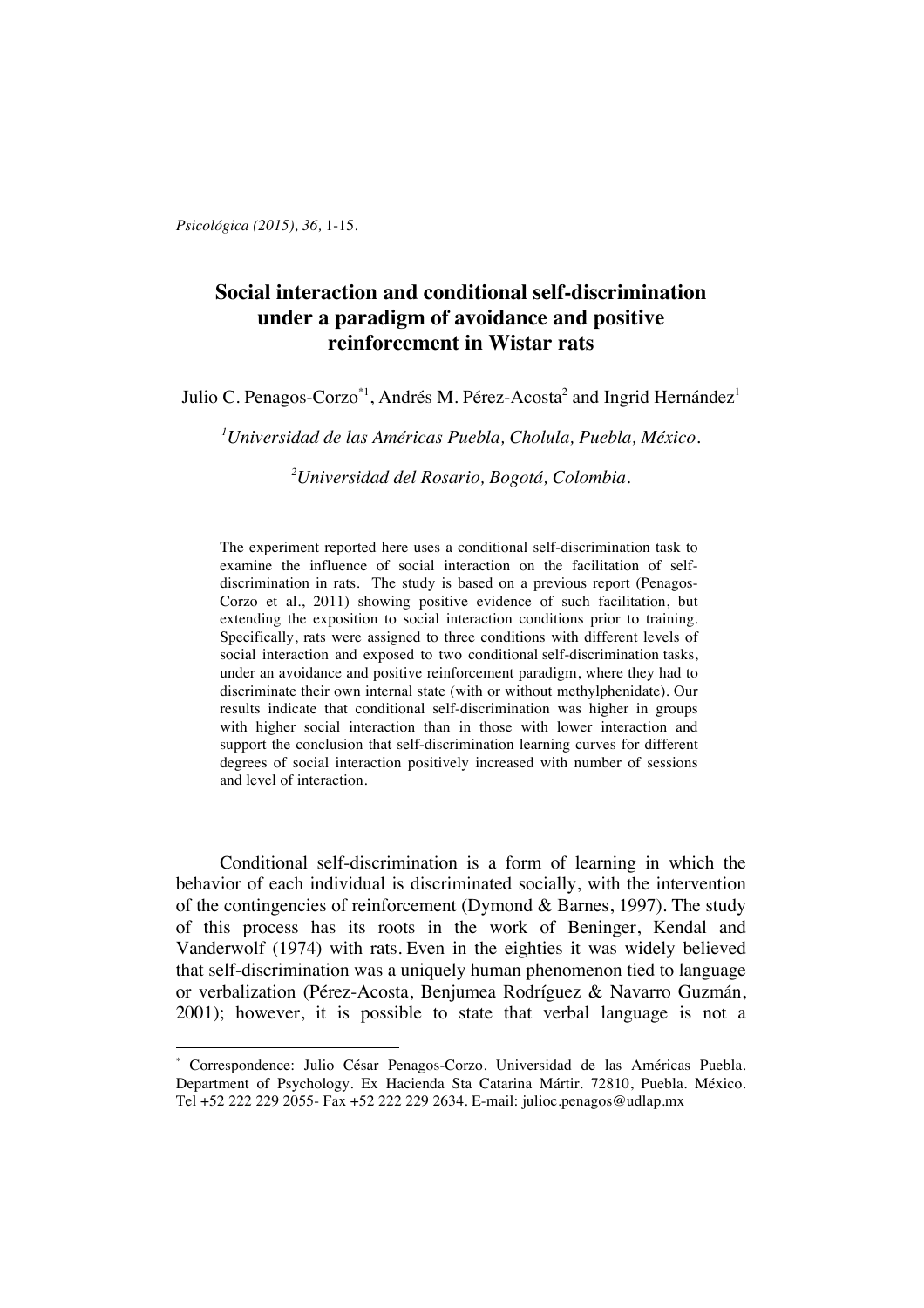determinant factor in the consciousness of a subject (Parr, Waller & Furgate, 2005). Consciousness may present itself in its basic form, selfawareness, a form of self-discrimination in different vertebrate species (Pérez-Acosta, *et al.* 2001). Self-discrimination refers to stimuli control (Pérez-Acosta, *et al.* 2001) and may include processes such as discrimination of one's behavior in its spatial dimension (García García & Benjumea Rodríguez, 2006), "metacognition" as described by Shimp (1982), discrimination of changes in the intensity of thirst associated with specific responses (Penagos-Corzo & Aguilar, 2009), among others.

To study self-discrimination capabilities, a procedure consisting in a task where the organism has to discriminate a feature of its own state, in order to receive reinforcement, is used. It is therefore necessary to induce a different state to contrast with the original state of the organism. This can be achieved through the use of drugs (Lubinski & Thompson, 1987; Lubinski & Thompson, 1993) such as methylphenidate. The properties of this drug allow its use as an interoceptive discriminative stimulus (Emmett-Oglesby, Wurst & Lal, 1983; Wood & Emmett-Oglesby, 1988). A variable that can enhance the ability of self-discrimination is social interaction or social behavior (Penagos-Corzo, *et al*., 2011).

The social behavior of animals appears to be governed by a communication procedure known as key-lock that is subject to the internal state of the animal and the right environmental conditions (Gahagan, 1981). This interaction drives learning itself (Pedro Arriaga-Ramírez *et al.*, 2006) and may be mediated by physiological variables. For example, there is evidence that shows that vasopressin and oxytocin influence social behavior and cognitive processes such as learning and memory (Ophir, Zheng, Eans & Phelps, 2009). Such social behavior goes beyond a simple interaction, and may include clear aspects of cooperation in lower mammals (Łopuch & Popik, 2011; Segura & Gutiérrez, 2006).

Social interaction is a form of interaction between the external and internal environment. From the first early experiences, these interactions will be crucial in shaping neural connections and the cognitive capacities of such connections: synapses that receive constant stimulation will be retained and the others will be eliminated (Cziko, 1996). It is known that parental care and maternal or reciprocal stimulation have a close relationship with social interaction (Klopfer, 1976) and that the involvement of epigenetic factors from the mother and littermates has effects on the behavior of both of the mother and the offspring (Melo & Fleming, 2006). Since these interactions seem to have a positive impact on behavioral performance, and since self-discrimination is a clear example of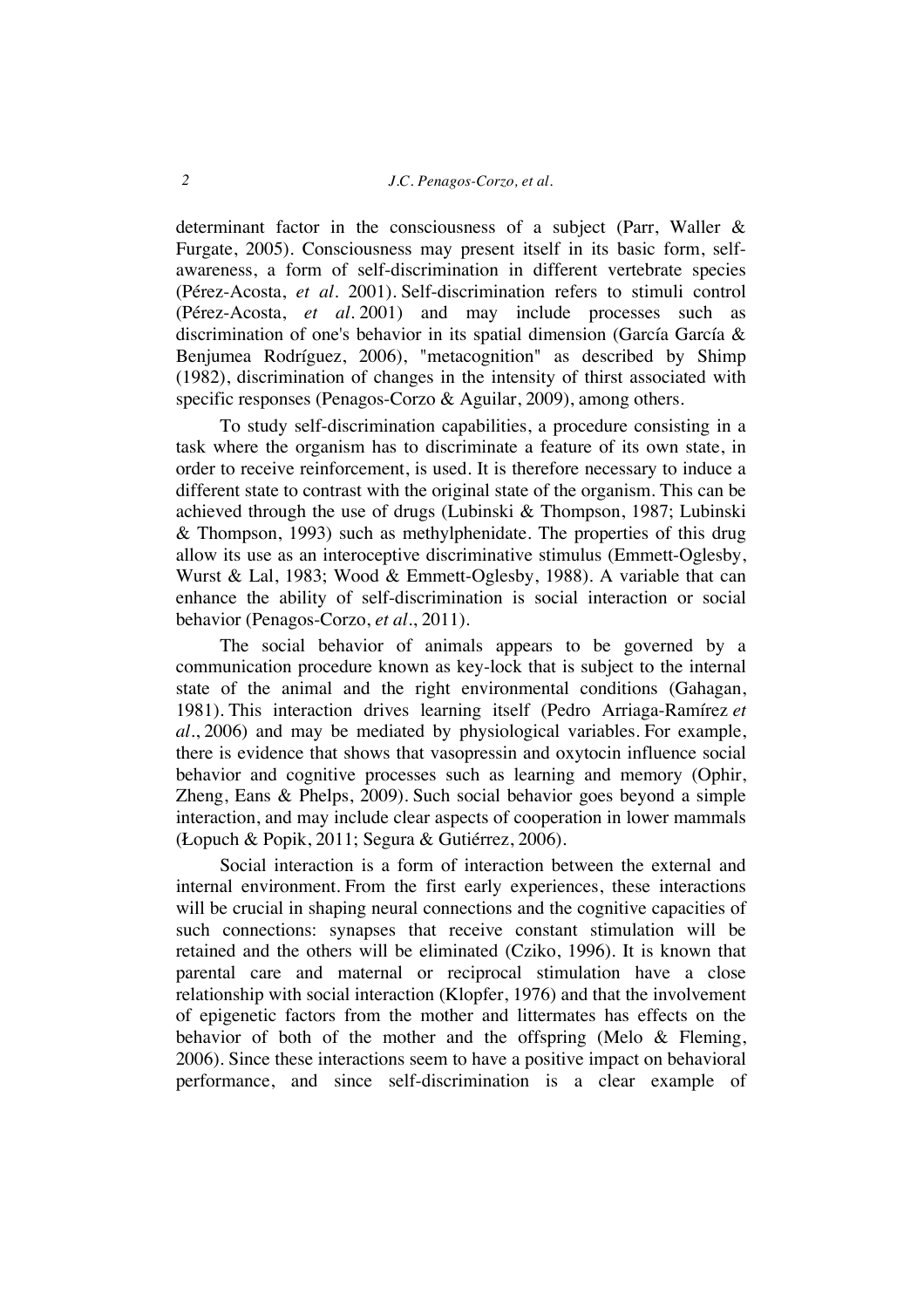environment-organism interaction, it is likely that self-discrimination is related to the degree of social interaction. In this sense, Penagos-Corzo *et al.* (2011) found a qualitative trend in the positive relationship between the different levels of social interaction and conditional self-discrimination, indicating that a longer exposure to such interactions increases the ability of self-discrimination. However, the observed trend is an interpretation that requires quantitative confirmation or rebuttal, with longer exposure to the above mentioned social interaction conditions and the improvement of some controls.

The exposure time is relevant because in the conclusions of the work cited above the need to increase the interaction time (number of sessions) is highlighted, as the observed qualitative differences show a trend that a greater number of sessions could confirm. On the subject of greater control, it is interesting to note that Penagos-Corzo *et al.* (2011) had a substantial amount of interaction with their subjects, i.e. the rats had to return to the initial position every time they made a mistake. These interactions can and must be avoided because the handling of the researchers may be functioning as a discriminative stimulus. Also, the intensity of the electric shocks (6.3 mA) administered to the animals can be significantly decreased. On the other hand, it is important to obtain additional data to gain more certainty about the relationship between social interaction and conditional selfdiscrimination. The only work that studies this relationship is the one cited above.

Therefore, this study investigates the facilitation of self-discrimination in rats by the amount of early social interaction. It is based on a previous report (Penagos-Corzo et al., 2011), with an improvement on the controls and with extended social interaction conditions prior to training. It is hypothesized that rats with increased social interaction will have a better performance in self-discrimination than rats with less interaction.

## **METHOD**

**Subjects.** 24 female Wistar rats<sup>1</sup> were randomly selected from 14 pregnant rats from the vivarium Claude Bernard at the Universidad

<sup>&</sup>lt;sup>1</sup> Female rats were chosen because, as noted above, this work is a replica, and except for the variables of interest all the other variables were kept similar to the original work. Furthermore, females compared to males experience a lower reduction in their motor activity when exposed to aversive stimulation situations (Heisnbroek, van Haaren & van de Poll, 1988) or exploring (van Haaren & Heinsbroek van Hest, 1990), both relevant in this study.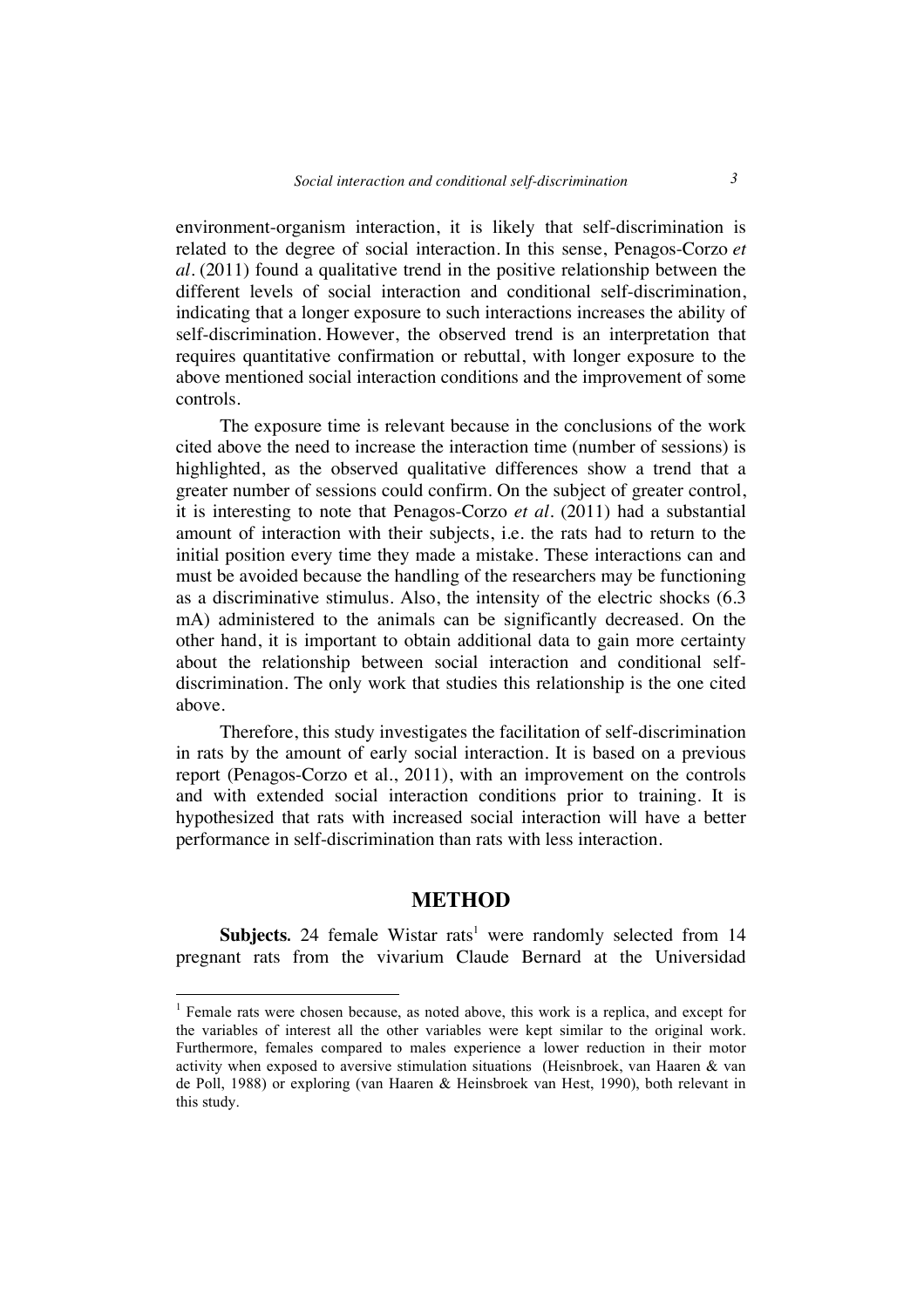#### *4 J.C. Penagos-Corzo, et al.*

Autónoma de Puebla. The 24 female rats were assigned as follows: Eight pregnant rats were assigned to the "isolated" experimental group (Is), four of them were assigned to the "couples" experimental group (Cs) and two were selected for the "quartets" group (Qs). At birth, the rats were kept for a week with their littermates and mothers. Later, the offspring were separated according to the group they would be assigned to: a female and her mother for the Is experimental group, four couples and mothers for the Cs experimental group and two sets of four females and mothers for the Qs experimental group. All groups were kept under managed care for three additional weeks. After four weeks, weaning and separation from the mother followed. Work with the rats began once they turned 30 days old. All animals were treated and cared for in accordance with the ethical standards of the Code of Ethics of Psychologists (*Sociedad Mexicana de Psicología*, 2007) and in compliance with the Mexican Official Standard NOM-062-ZOO-1999 (*Secretaría de Agricultura, Ganadería, Desarrollo Rural, Pesca y Alimentación*, 2001).

**Materials**. *Rodent Chow* (Purina®) was used for animal feed. To trigger the difference in the state of the organism weighted doses of methylphenidate (Ritalin®) were used and administered orally 30 minutes prior to conditioning sessions. The drug was diluted in water and artificial flavoring at 1 mg methylphenidate per ml of water. The dose administered to the rats was 10.0 mg/kg. This dose is similar to the one used by Hermosillo, Penagos-Corzo and Pérez-Acosta (2011) to induce selfdiscrimination tasks in rats. Its properties were also tested in rats as interoceptive discriminative stimuli (Emmett-Oglesby *et al*., 1983, Wood & Emmett-Oglesby, 1988). An Escape-Exploration / Restricted Field (EERF) box© (Figure 1), similar to that used by Penagos-Corzo, *et al*. (2011) was used, equipped with an electric shock device adjusted to 0.6 mA. The box has an electrified grid that is activated, in some conditions, when the organism leaves the center of the box. It is delimited by transparent acrylic with four doors that allow the passage of the rat. The corners of the box have receptacles that allow the placement of reinforcements. Rats were exposed to 24 30-minute daily interventions, with two non-intervention days every five days. Therefore, the duration of the whole experimental series was 32 days, the age of the rats at the end of the experimental series was 8 weeks.

**Procedure**. The procedure was similar to that carried out by Penagos-Corzo *et al.* (2011) regarding the allocation of conditions and discrimination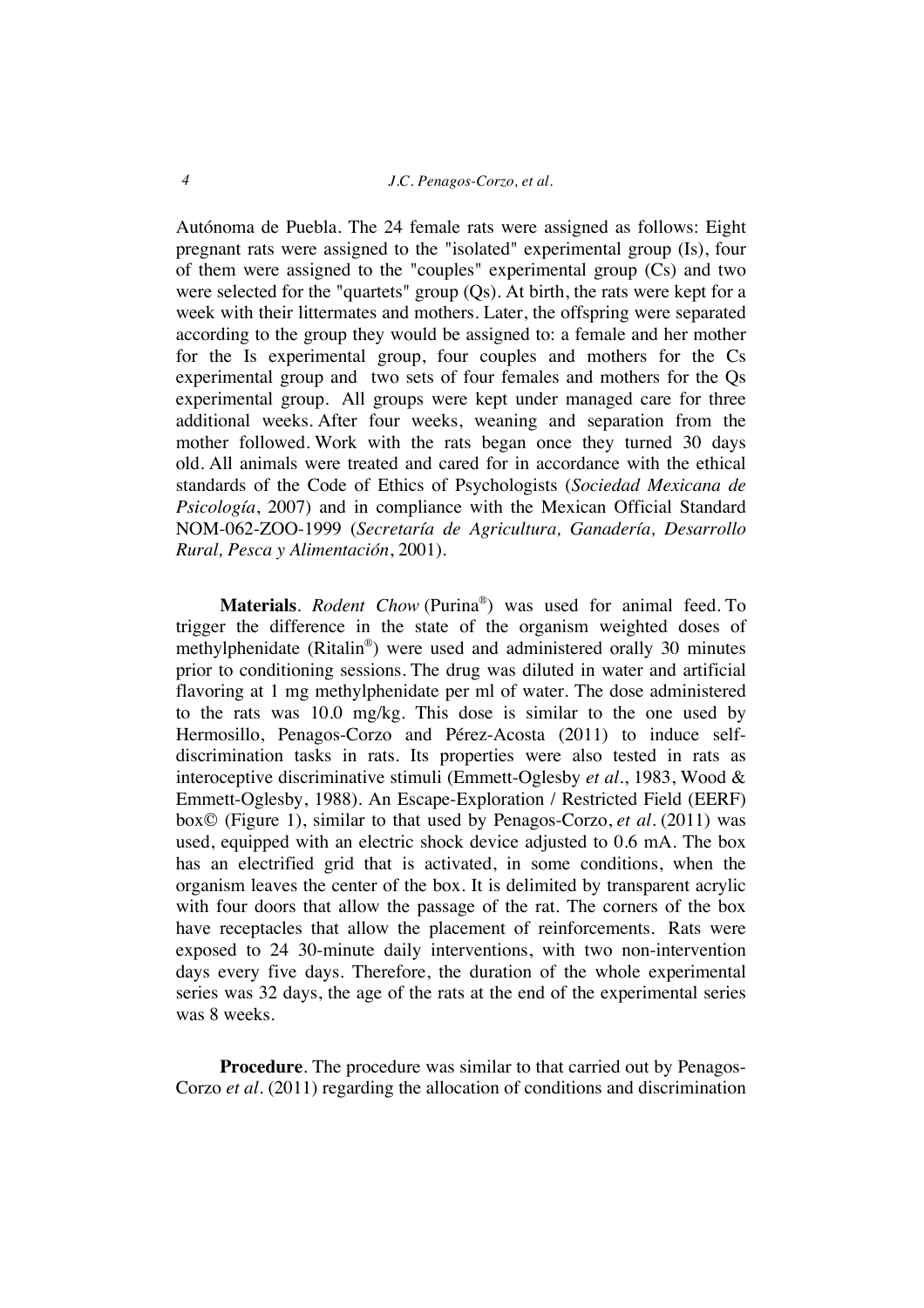tasks. Overall, there was a task under positive reinforcement and one under aversive stimulation. The target behavior was staying in one place or leaving that place depending on the state each rat was experiencing (with or without methylphenidate).

The experimental groups were divided into two subgroups (A and B). During the first session, in the "leaving" condition, the rats in the "A" groups were administered methylphenidate orally, previously diluted in flavored water, 30 minutes before the session. In this "leaving" condition, animals were allowed access to water if they approached the corner and crossed Area 1 of the EERF box. In the next session, "staying" in Area 1 condition, rats were given only flavored water; they were allowed 30 minutes of inactivity as in the first session and then were placed in Area 1 of the EERF box. If the animal moved toward the exits and tried to leave Area 1, it received an electric shock. In the first five sessions a transparent cover that fully blocked the free space of the corners between the acrylic walls was implemented to prevent the rats from escaping the administration of the electric shock; in the following five the exit was partially hindered; and finally the cover was taken off. The "leaving" and "staying" sessions were interspersed daily to reach the 24 interventions. The same procedure was followed for the "B" groups, except that in the "leaving" condition they were given water and in the "staying" condition methylphenidate was administered.

**Behavioral measurement.** The hits and misses of the target behaviors (leaving or staying in the EERF box) and the time the rats spent in the reinforcement and avoidance areas were analyzed. Conditional selfdiscrimination was measured by the hits being made by the rat in accordance with the target behavior. To this end, during the final phase the number of times subjects crossed Area 1 and the times they approached the corners were measured. It was considered a hit or a miss if the conduct occurred or did not occur in a three second period. The same method of quantification was used in the "staying" conduct. In this case if the rat remained three seconds in Area 1 it was considered a hit, otherwise it was considered a miss.

For the final phase the rats were subjected to the same conditions of drug and flavored water, but the aversive stimulation and positive reinforcement were eliminated. These sessions were conducted to measure the self-discrimination of the rats. The rats were subjected to the behavioral task during 14 minutes. In this period they were placed inside the box for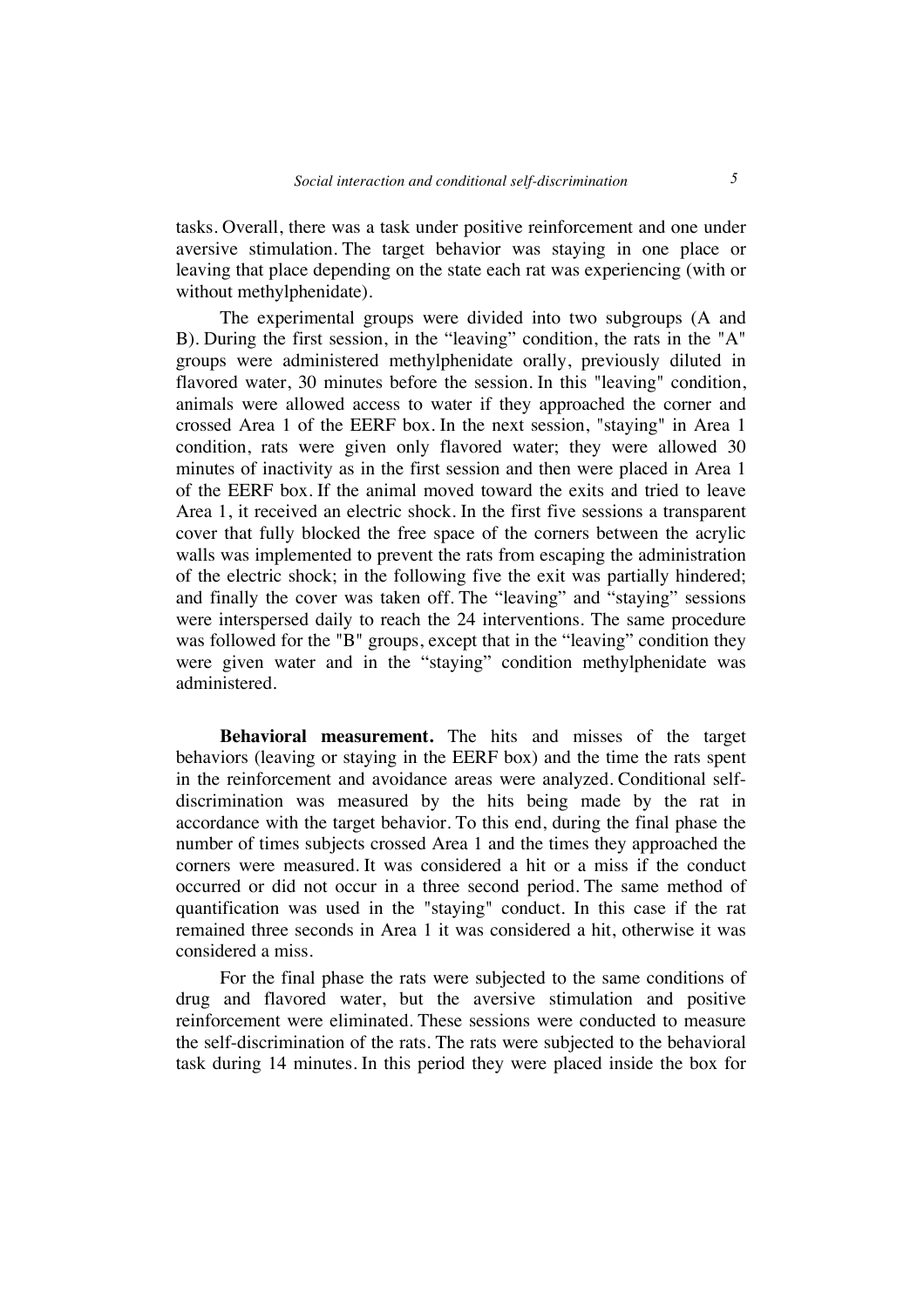two minutes, taken out for a minute and went back again, until five inclusions in the box were reached.



**Figure 1. Escape-Exploration / Restricted Field (EERF) box.** 

## **RESULTS**

Learning curves for target behavior are shown in Figure 2. The equation for the slope of the line for the studied conditions indicates a steeper slope for hits in the Qs condition ( $y = 27.697x - 60.831$ ) than in Cs  $(y = 20.812x - 50,097)$  and in Cs more than Is  $(y = 18.762x - 43,443)$ . The analysis of covariance indicated that the differences between the conditions, considering the number of sessions as a covariate variable, are significant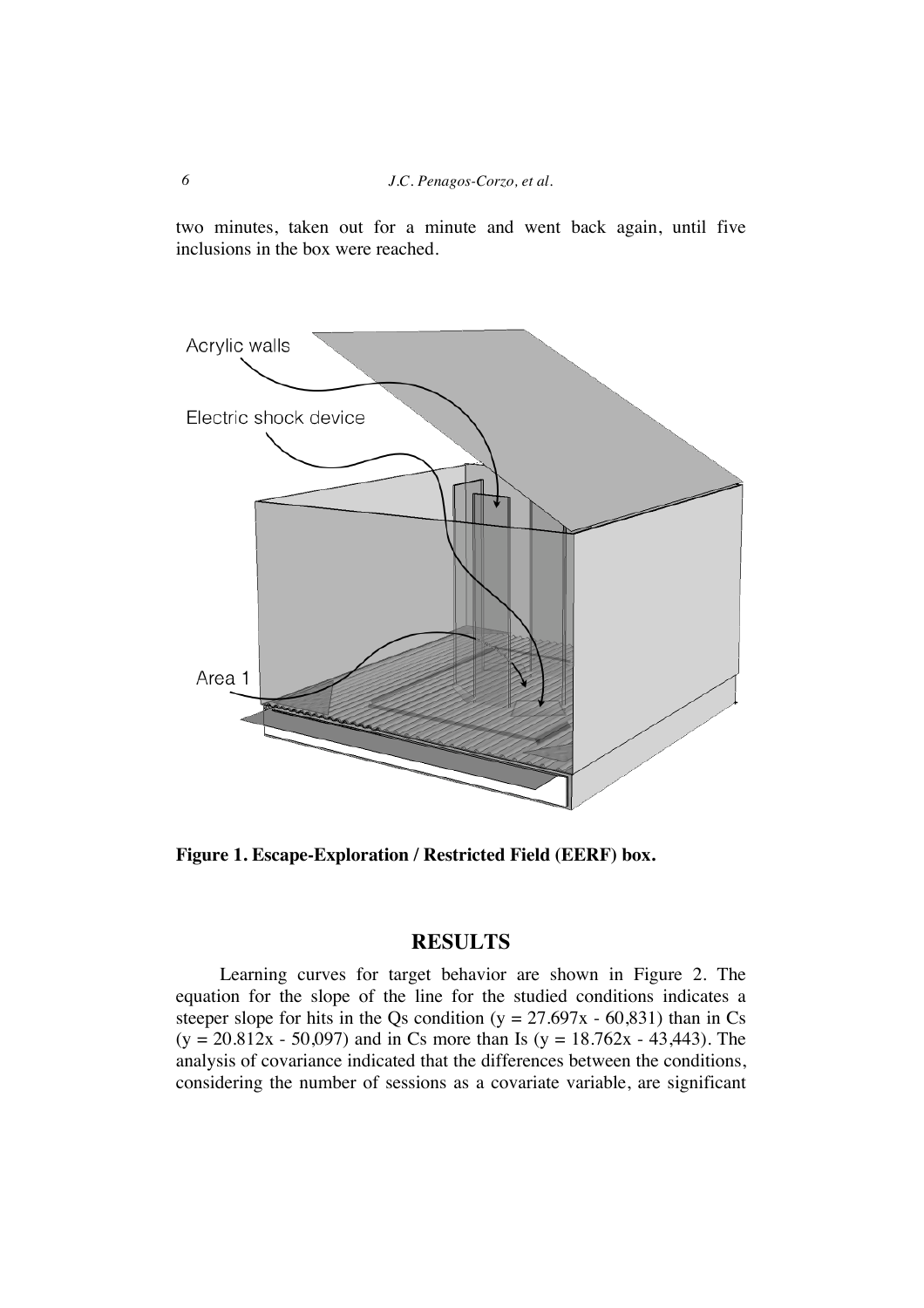for both hits  $F_{(2, 60)} = 86.28$ ,  $p < .001$   $\eta$   $p^2 = .72$ , and misses  $F_{(2, 60)} = 37.16$ ,  $p < .001$  η  $p^2 = .53$ .



**Figure 2. Learning curve for the three conditions of social interaction. Is: Isolated. Cs: Couples. Qs: Quartets. The frequencies refer to the cumulative data of the average of hits, recorded during the 24 sessions. For the "leaving" condition, the hits are the number of times the animal crossed Area 1 and approached a corner, while in the "staying" condition a hit corresponds to one minute the rat stayed in Area 1. The misses correspond to the opposite behavior: leaving when the condition was staying and vice versa.**

In the analysis of interactions between self-discrimination training and the level of social interaction, significant differences were observed by a two-way mixed ANOVA in self-discrimination learning (hits vs. misses)  $F_{(1, 21)} = 13.84$ ,  $p = .001$  and in self-discrimination x social interaction  $F_{(2)}$  $_{21)}$  = 7.62,  $p = .003$ . No significant differences were found in the levels of social interaction  $F_{(2, 21)} = 1.00$ ,  $p = .385$ . The effect of the interactions of the variables can be clearly seen in Figure 3, in the reverse behavior of hits and misses during the conditions of social interaction.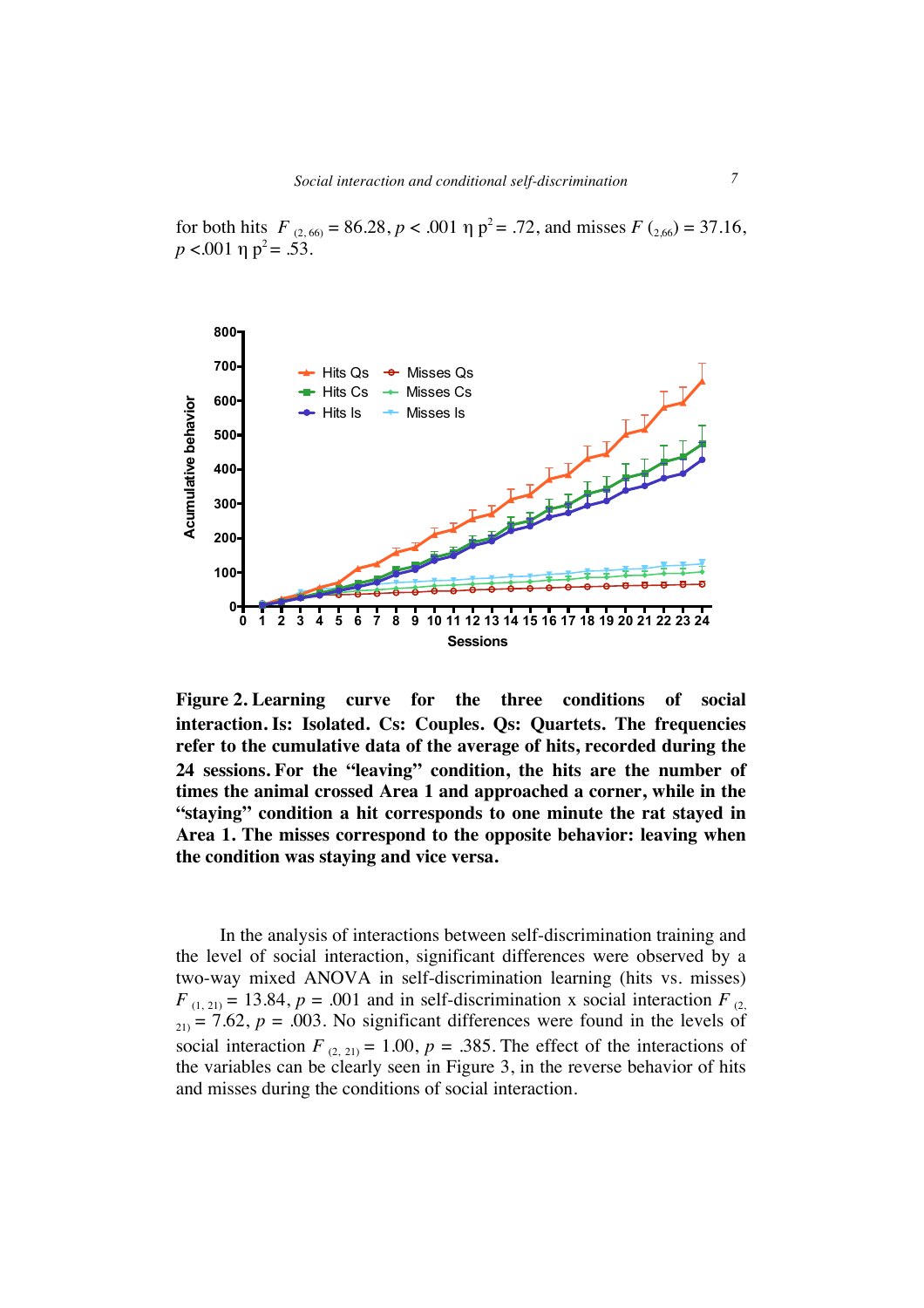

**Figure 3. Estimated marginal means. Effects of conditional selfdiscrimination regarding social interaction.**

As can be noted, the hits are increased according to the social interaction while the misses decrease accordingly. Thus, these data tend to have comparable averages and summations, and explain the value of F in social interaction in the two-way ANOVA. Hence, it was appropriate to conduct an additional one-way ANOVA in which only hits or misses were considered.

The one-way ANOVA performed for the "leaving" condition showed significant differences between the conditions of social interaction  $F_{(2, 23)} =$ 7.46,  $p = .004$ . These significant differences called for a post hoc analysis with the Tukey test. This analysis indicated a significant difference between the Is condition of social interaction and the Qs condition ( $p = .003$ ), but not in the other comparisons. The ANOVA for the "staying" condition did not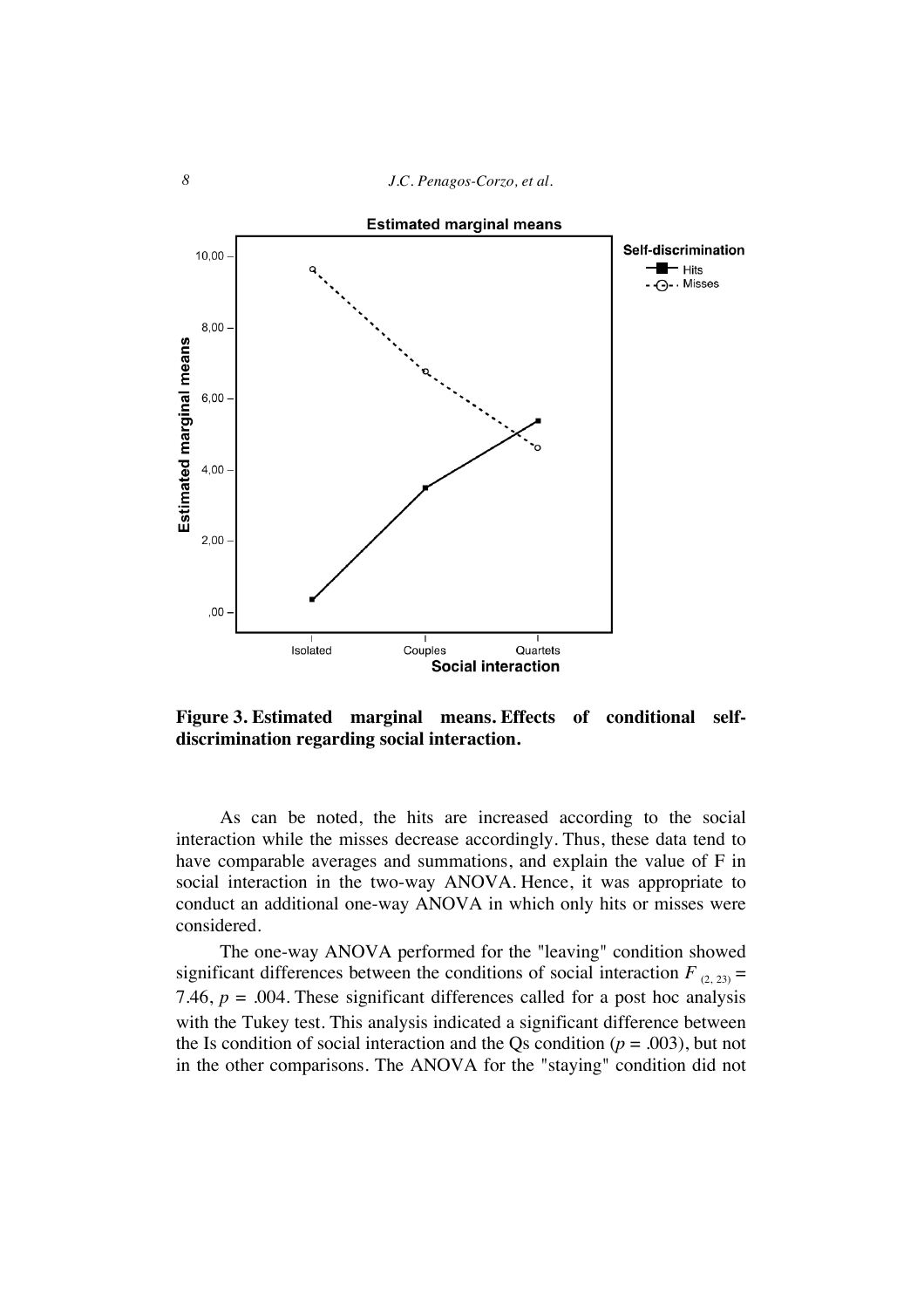show significant differences between the conditions of social interaction  $F_{(2, 23)} = 2.54, p = 0.102.$ 

#### **DISCUSSION**

The data provided by this study, in addition to showing that the subjects had the ability to discriminate their internal states, support the conclusion that self-discrimination learning curves for different degrees of social interaction positively increased with number of sessions and level of interaction. In this sense, there is a steeper slope for the "Quartets" condition when compared to the other conditions, especially after the sixth session. The difference found in the effects of social interaction, specifically for Is vs. Qs comparisons implies that the number of littermates is relevant, also confirming the trend found by Penagos-Corzo *et al.* (2011). Note that the average of each rat offspring ranges between 8 and 12, so the difference between the stimulation that a single offspring can provide vs. no offspring does not allow a significant discrimination gradient. This implies that litter size is important, not stimulation per se, as the offspring with less littermates has similar or greater maternal stimulation. Studies report that maternal care is relevant and that it mediates the effects of aversive stimulation (Meaney, 2001; Parent, Del Corpo, Cameron & Meaney, 2013). However, there is evidence that the number of littermates has an important contribution in behavior, even in the adult life of the rat (Dimitsantos, Escorihuela, Fuentes, Wardrobe & Nadal, 2007). In this regard, it has been suggested that differences in behavior such as an increased social play, competition and strategies for getting milk can be related to a bigger litter size (Dimitsantos *et al*., 2007). This may contribute to explain the found differences, as the possibility of competition for milk will be little or none for Is and Cs conditions. Although the quartets condition does not involve high competition, it is more likely to happen than for other conditions, and allows greater opportunity for social play. Furthermore, it is known that the size of the group impacts the animal cognitive processes, particularly those related to socially mediated learning (Croney & Newberry, 2007), as might be the case of social play.

In relation to litter size, there is some evidence that the substitution of parental care by that provided by littermates results in a reversal of the effects of isolation (Francis, Diorio, Plotsky & Meaney, 2002; Lévy, Melo, Galef Jr., Madden & Fleming, 2003; Melo *et al.*, 2006). If the incorporation of peers influences the effects of isolation, it is to be expected as well that a greater number will trigger differential effects, as it was the case of the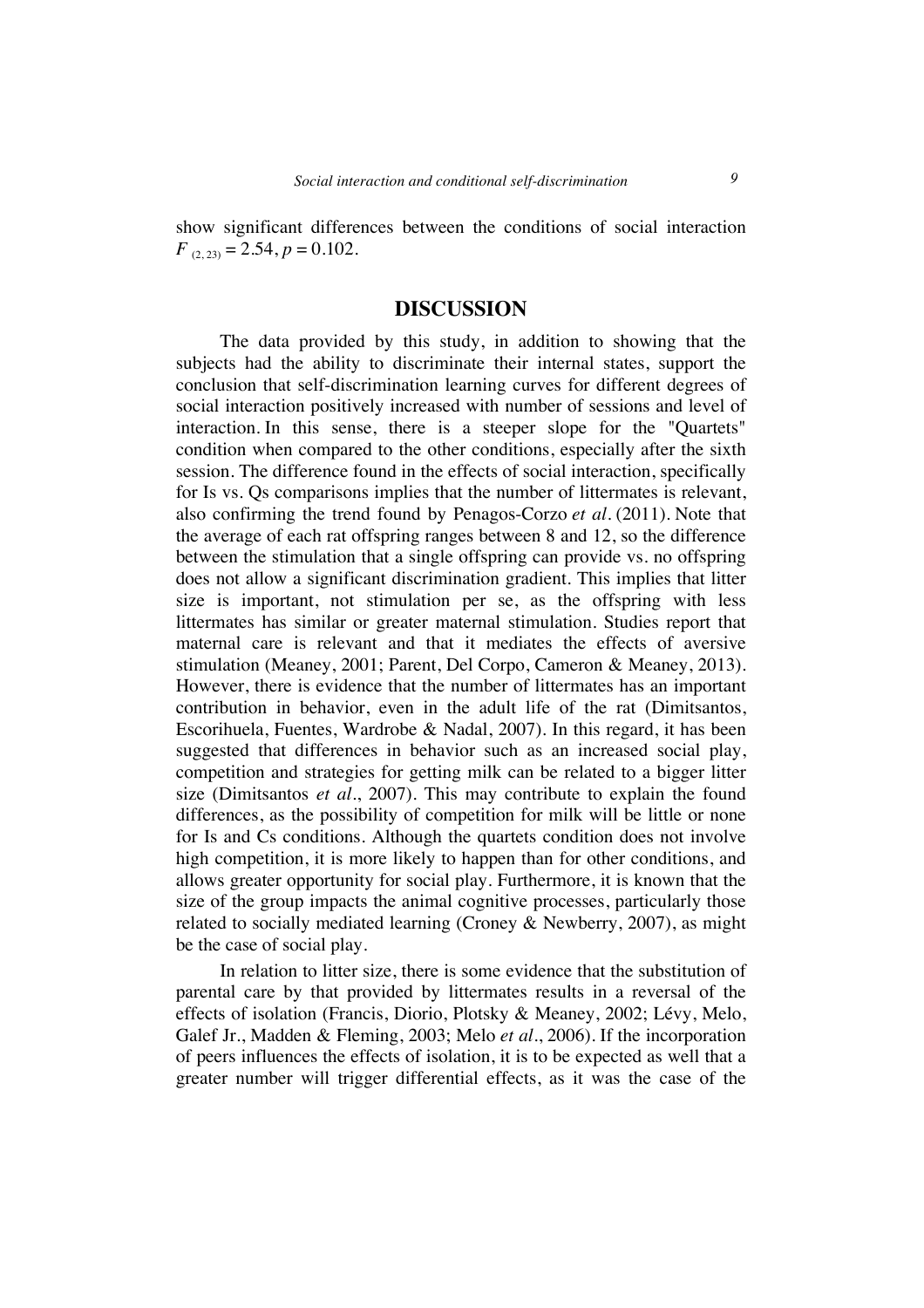subjects of this study. An enhanced ability in conditional self-discrimination in the rats in quartets, and a less ability in isolated rats, could imply that reduced social interactions such as early social deprivation could be harmful. This can be supported by other studies in which it was noted that early social deprivation disrupts inhibitory control in attentional selection, leading to slower learning in isolated subjects (Schrijver & Wurbel, 2001).

The manipulation of the social interaction resulted in a greater or lesser amount of stimulation of the rats. Therefore, the information from other studies on the physiological changes resulting from isolation and sensory deprivation in rats is considered relevant, as these changes may be mediating the self-discrimination capabilities. In this sense, it is quite accepted that the interaction with the environment has both behavioral and biological effects (Domjan, 2010; Francis *et al*, 2002; Gluck, Mercado, Myers, 2009; Marcus, 2008; Mieu *et al.* 2006). For example, deprivation of sensory information on neonatal rats, by cutting off their whiskers, changes their behavior; and there is a permanent impact to the sensory cortex despite the subsequent growth of the whiskers (Chu, Yen & Lee, 2013; Simons & Land, 1987). Also, it is reported that in isolated rats biochemical changes occur in relation to memory and spatial discrimination (Schrijver, Pallier, Brown & Würbel, 2004). In the same way, glutamate subunits GluR1 and NR1 are reduced, causing a profound deregulation in synapse-related proteins and behavior, marked deficits in social interaction behavior and an increased anxiety in the open field (Hermes, Li, Duman & Duman, 2011).

Anxiety in the open field can be an important variable that may have mediated in exploring or staying vs. leaving behaviors. If the level of social interaction has an effect in anxiety, perhaps it contributes to the explanation of why differences were found between the variations of social interaction in the "leaving" condition and not in the "staying" condition. The latter condition was associated with the presence of aversive stimulation (electric shocks), which naturally led to increased anxiety or stress in rats. It would be expected, according to the findings by Hermes et al. (2011), that there would be some impact on behavior due the number of littermates. If this impact was not present in the "staying" condition, it is likely that differences were not noticeable because of the impact of the aversive stimulus in the rats, so that generally the subjects didn't make mistakes. In this sense, the results show that. During the learning sessions, subjects from all the social interaction conditions showed a decrease in the number of misses and an increase in the hits in conditional self-discrimination.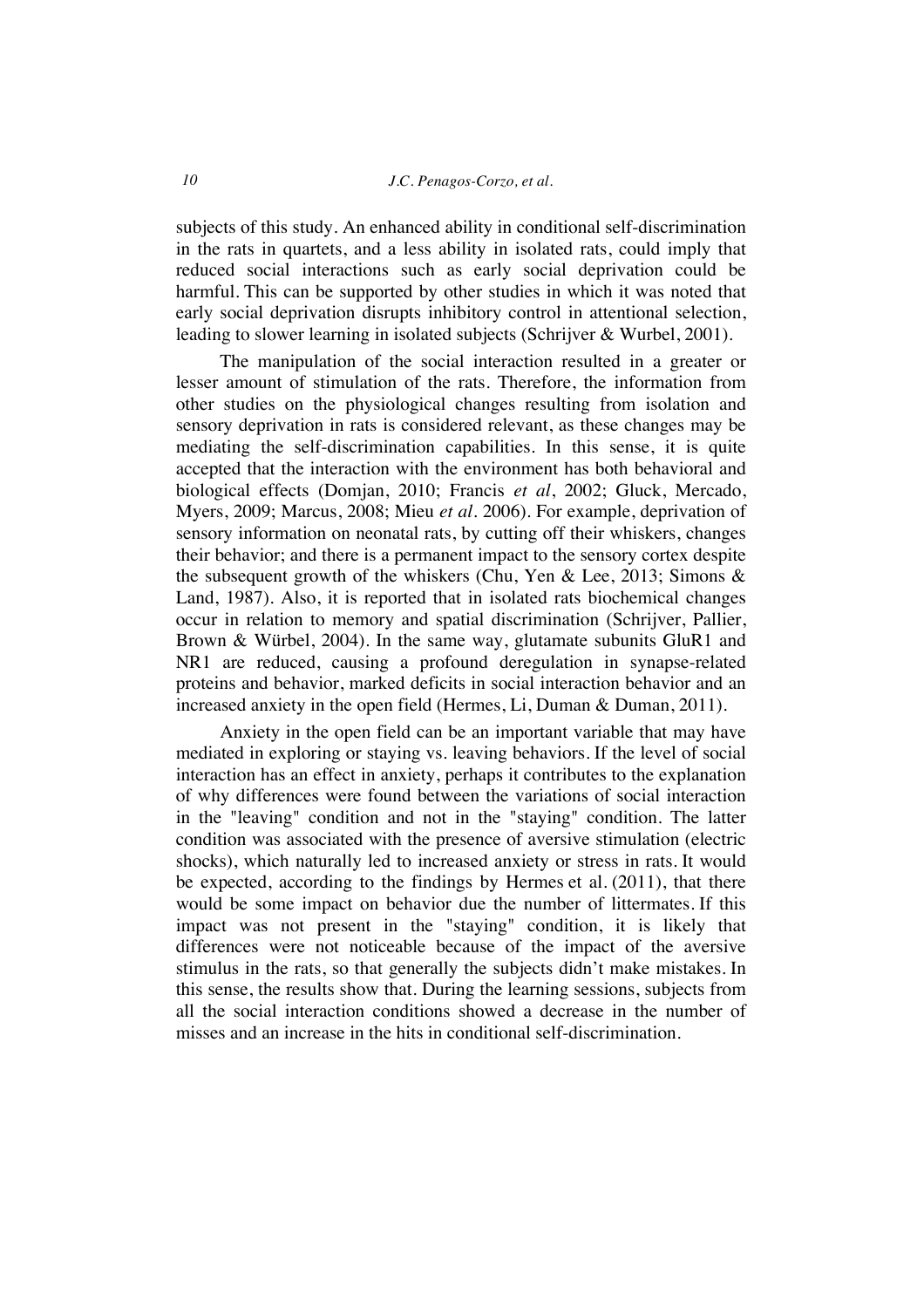It seems clear that social contact has an effect on several variables, and to some extent it may be relevant to self-discrimination capabilities. In fact, the work of Hermosillo *et al*. (2011) illustrates that genetically similar strains of rats show differences in social self-discrimination if a strain exercised better parental care and had a higher quality social activity.

Due to the fact that the data in this study suggest that the number of littermates is relevant and that other studies indicate that it is possible to reverse the harmful effects of isolation, it is possible to suggest that future studies should examine what is the number of littermates that produces significant changes in the ability of conditional self-discrimination and if rats that lived in isolation can increase their self-discrimination when placed in groups of rats. It may also be interesting to assess if there are differences in task performance between male and female rats. Female rats were used because there is evidence indicating a better performance in tasks involving aversive stimulation. However, sex differences can be studied in relation to the possible effect of the estrous cycle. In this sense, the evidence appears to be contradictory. There is evidence that negates the effect of the estrous cycle in tasks of aversive stimulation (Rubio et al., 1999) as well as evidence that shows the opposite (Beatty, 1992). It is also noted that the estrous cycle of rats can interfere with latent inhibition, a task involving discrimination (Quinlan, Duncan, Loiselle, Graffe & Brake, 2010). Moreover, the interaction of methylphenidate with the estrous cycle appears to have no direct link. However, because on the one hand the main mechanism of action of methylphenidate includes blocking dopamine and norepinephrine transporters (Solanto, 1998), and on the other hand the stimulation of D1 dopamine receptors improves learning related with passive avoidance during estrous cycle in rats (Fedotova & Sapronov, 2012), it is likely that there may be a relationship in the estrous cycle -taskmethylphenidate interaction that can be studied in the future. Because the relationship is indirect, the authors of this study believe that it is unlikely to impact the self-discrimination task here studied.

The data obtained in this work provide additional findings on the variables that may be involved in conditional self-discrimination, i.e. social interaction, which as crucial in this case. This may help shed some light on how social interactions become an independent variable in individual learning.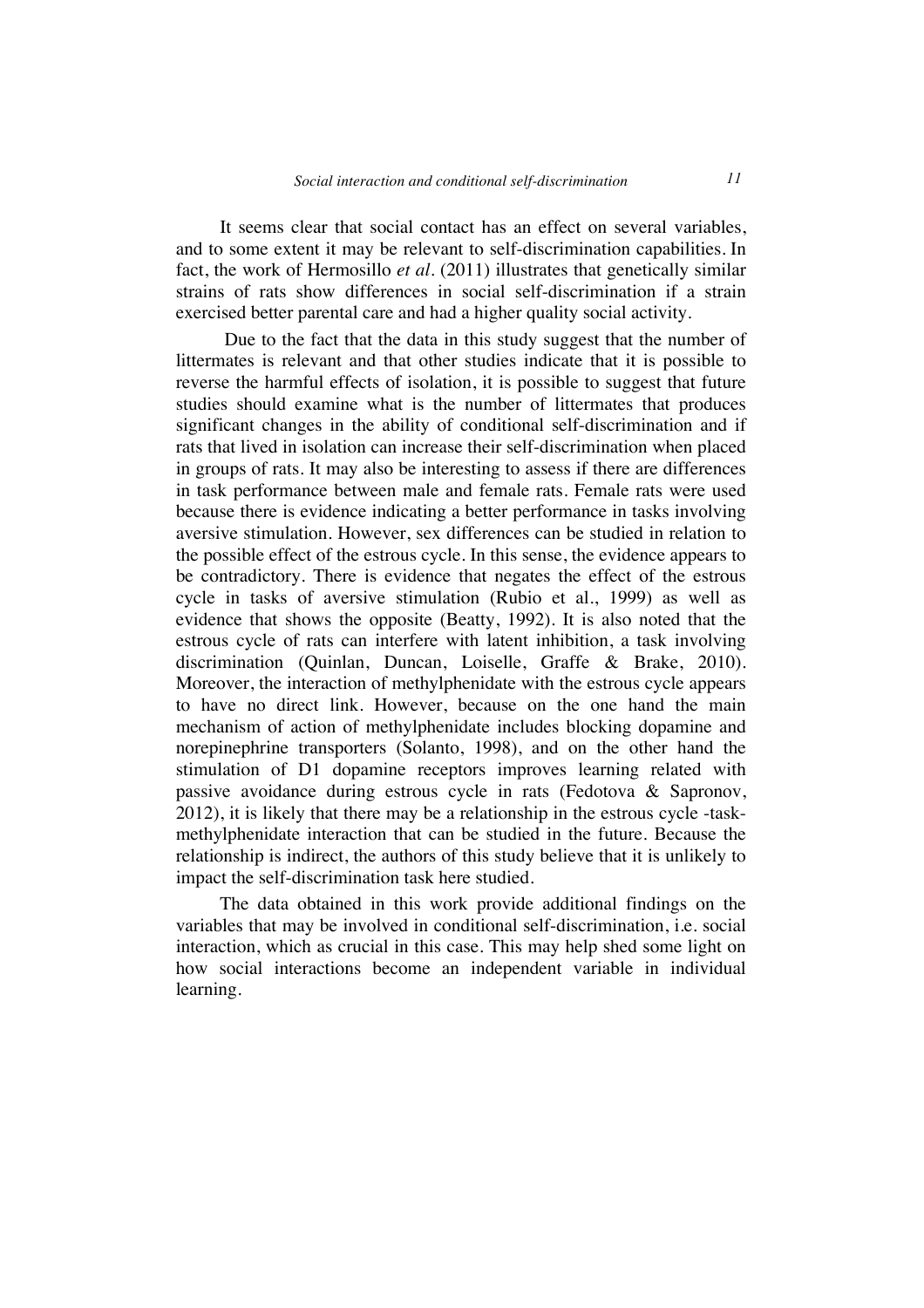## **RESUMEN**

**Interacción social y auto-discriminación condicional bajo un paradigma de reforzamiento positivo y evitación en ratas Wistar.** El experimento aquí reportado usa una tarea de auto-discriminación condicional para examinar la influencia de la interacción social sobre la facilitación de la auto-discriminación en ratas. El estudio está basado en un reporte previo (Penagos-Corzo et al., 2011) que señala evidencia positiva, pero aquí se extiende la exposición a las condiciones de interacción social previas al entrenamiento. Concretamente, las ratas fueron asignadas a tres condiciones con diferentes niveles de interacción social y expuestas a dos tareas de autodiscriminación condicional, bajo un paradigma de evitación y de refuerzo positivo, donde tenían que discriminar su propio estado interno (con o sin metilfenidato). Nuestros resultados indican que la auto-discriminación condicional fue mayor en los grupos con mayor interacción social que en aquellos con menor interacción y apoyan la conclusión que indica que las curvas de aprendizaje de auto-discriminación para los diferentes grados de interacción social aumentaron positivamente con el número de sesiones y el nivel de interacción.

### **REFERENCES**

- Beatty, W. W. (1992). Gonadal hormones and sex differences in nonreproductive behaviors. In A. A. Gerall, H. Moltz, & I. L. Ward (Eds.), *Sexual differentiation* (pp. 85-128). New York: Plenum Press.
- Beninger, R. J., Kendall, S. B., & Vanderwolf, C. H. (1974). The ability of rats to discriminate their own behaviours. *Canadian Journal of Psychology, 28*(1), 79-91. doi:10.1037/h0081979
- Chu, Y., Yen, C., & Lee, L. (2013). Neonatal whisker clipping alters behavior, neuronal structure and neural activity in adult rats. *Behavioural Brain Research*, *238,* 124- 133. doi:10.1016/j.bbr.2012.10.022
- Croney, C. C., & Newberry, R. C. (2007). Group size and cognitive processes. *Applied Animal Behaviour Science*, *103*(3-4), 215-228. doi:10.1016/j.applanim.2006.05.023
- Cziko, G. A. (1997). *Without miracles: Universal selection theory and the second Darwinian revolution*. Cambridge, Massachussets: MIT Press.
- Dimitsantos, E. E., Escorihuela, R. M., Fuentes, S. S., Armario, A. A., & Nadal, R. R. (2007). Litter size affects emotionality in adult male rats. *Physiology & Behavior*, *92*(4), 708-716. doi:10.1016/j.physbeh.2007.05.066
- Domjan, M. (2010). *Principios de aprendizaje y conducta*. 6ª Ed. México, D. F.: Wadsworth.
- Dymond, S., & Barnes, D. (1997). Behavior analytic approaches to self-awareness. *Psychological Record, 47*(2), 181-200.
- Emmett-Oglesby, M., Wurst, M., & Lal, H. (1983). Discriminative stimulus properties of a small dose of cocaine. *Neuropharmacology*, *22*(1), 97-101.
- Fedotova, I., & Sapronov, N. (2012). [Stimulation of D1-receptors improves passive avoidance learning of female rats during ovary cycle]. *Eksperimental'naia I Klinicheskaia Farmakologiia*, *75*(4), 3-6. [Abstract from Medline database]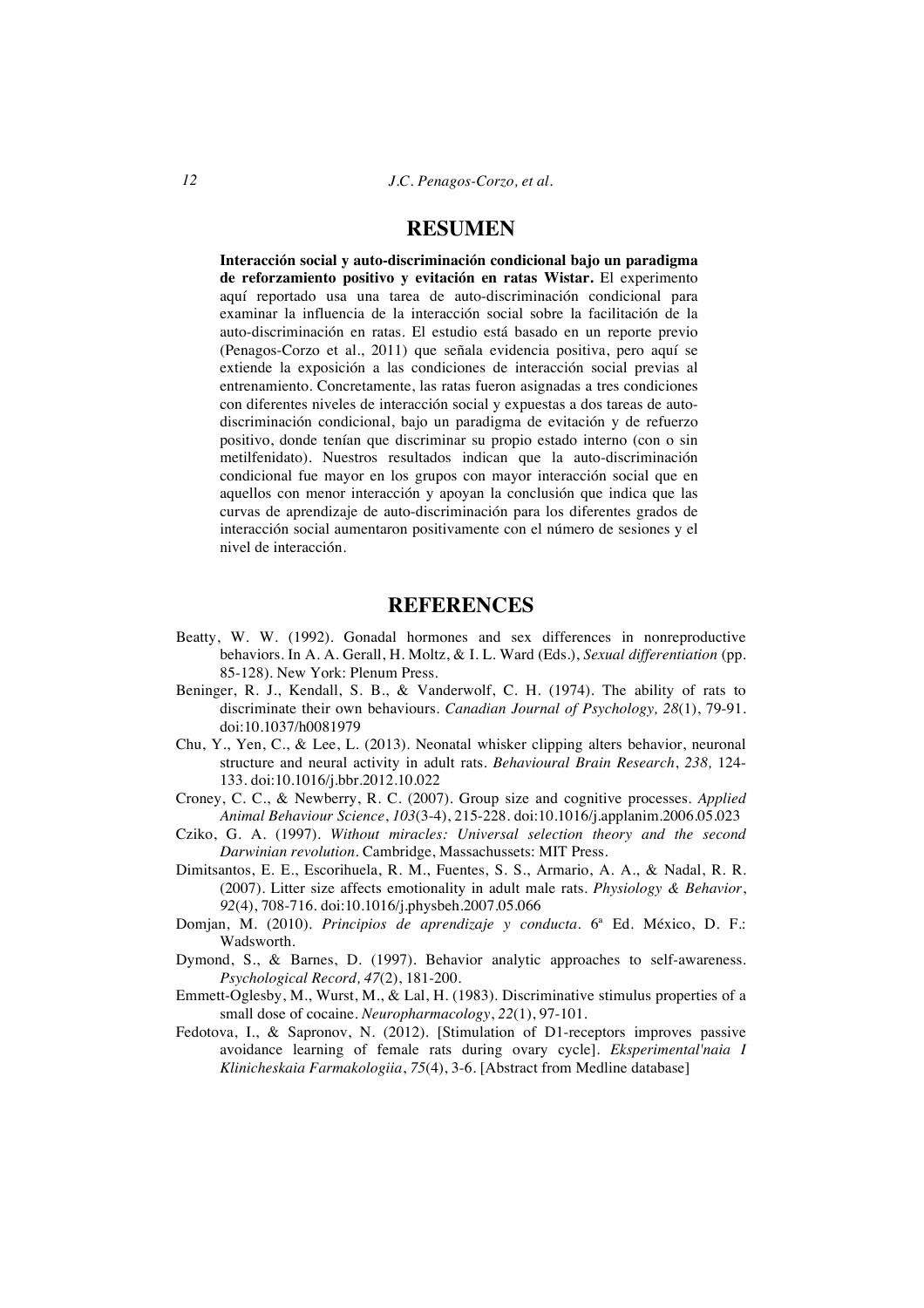- Francis, D., Diorio, J., Plotsky, P., & Meaney, M. (2002). Environmental enrichment reverses the effects of maternal separation on stress reactivity. *The Journal of Neuroscience: The Official Journal of The Society For Neuroscience*, *22*(18), 7840- 7843.
- Gahagan, J. (1981). *Conducta interpersonal y de grupo*. México: Continental.
- García García, A., & Benjumea Rodríguez, S. (2006). Discriminación condicional de la propia conducta en palomas: el papel de la longitud de la conducta-muestra. *International Journal of Psychology and Psychological Therapy, 6*(3), 331-342.
- Gluck, M., Mercado, E., & Myers, C. E. (2009). *Aprendizaje y memoria. Del cerebro al comportamiento*. México, D. F.: McGrwaw-Hill.
- Heinsbroek, R., van Haaren, F., & van de Poll, N. (1988). Sex differences in passive avoidance behavior of rats: sex-dependent susceptibility to shock-induced behavioral depression. *Physiology & Behavior*, *43*(2), 201-206.
- Hermes, G., Li, N., Duman, C., & Duman, R. (2011). Post-weaning chronic social isolation produces profound behavioral dysregulation with decreases in prefrontal cortex synaptic-associated protein expression in female rats. *Physiology & Behavior, 104*(2), 354-359. doi:10.1016/j.physbeh.2010.12.019
- Hermosillo, C., Penagos-Corzo, J. C., & Pérez-Acosta, A.M. (2011). Diferencias en la autodiscriminación condicional entre cepas Wistar y Sprague-Dawley. *Interamerican Journal of Psychology, 45*(3), 449-456.
- Klopfer, P. H. (1976). *Introducción al comportamiento animal*. México, D. F.: Fondo de Cultura Económica.
- Lévy, F., Melo, A. I., Galef Jr., B. G., Madden, M., & Fleming, A. S. (2003). Complete maternal deprivation affects social, but not spatial, learning in adult rats. *Developmental Psychobiology, 43*(3), 177-191. doi:10.1002/dev.10131
- Łopuch, S., & Popik, P. (2011). Cooperative behavior of laboratory rats (*Rattus norvegicus*) in an instrumental task. *Journal of Comparative Psychology, 125(*2), 250-253. doi:10.1037/a0021532
- Lubinski, D., & Thompson, T. (1987). An animal model of the interpersonal communication of interoceptive (private) states. *Journal of the Experimental Analysis of Behavior*, *48*(1), 1-15. doi:10.1901/jeab.1987.48-1
- Lubinski, D., & Thompson, T. (1993). Species and individual differences in communication based on private states. *Behavioral and Brain Sciences*, *16*(4), 627- 680. doi:10.1017/S0140525X00032039
- Marcus, G. (2008). *The birth of the mind: how a tiny number of genes creates the complexities of human thought.* New York: Basic Books.
- Meaney, M. (2001). Maternal care, gene expression, and the transmission of individual differences in stress reactivity across generations. *Annual Review of Neuroscience*, *24,* 1161-1192.
- Melo, A. I., & Fleming, A. S. (2006, julio-septiembre). La conducta maternal como modelo para estudiar el desarrollo del sistema nervioso. *Revista Cinvestav, 1*(3), 10-15.
- Melo, A. I., Lovic, V., Gonzalez, A., Madden, M., Sinopoli, K., & Fleming, A. S. (2006). Maternal and littermate deprivation disrupts maternal behavior and social-learning of food preference in adulthood: tactile stimulation, nest odor, and social rearing prevent these effects. *Developmental Psychobiology, 48*(3), 209-219.
- Miu, A. C., Heilman, R. M., Paşca, S. P., Ştefan, C. A., Spânu, F., Vasiu, R., & ... Miclea, M. (2006). Behavioral effects of corpus callosum transection and environmental enrichment in adult rats. *Behavioural Brain Research*, *172*(1), 135-144. doi:10.1016/j.bbr.2006.05.007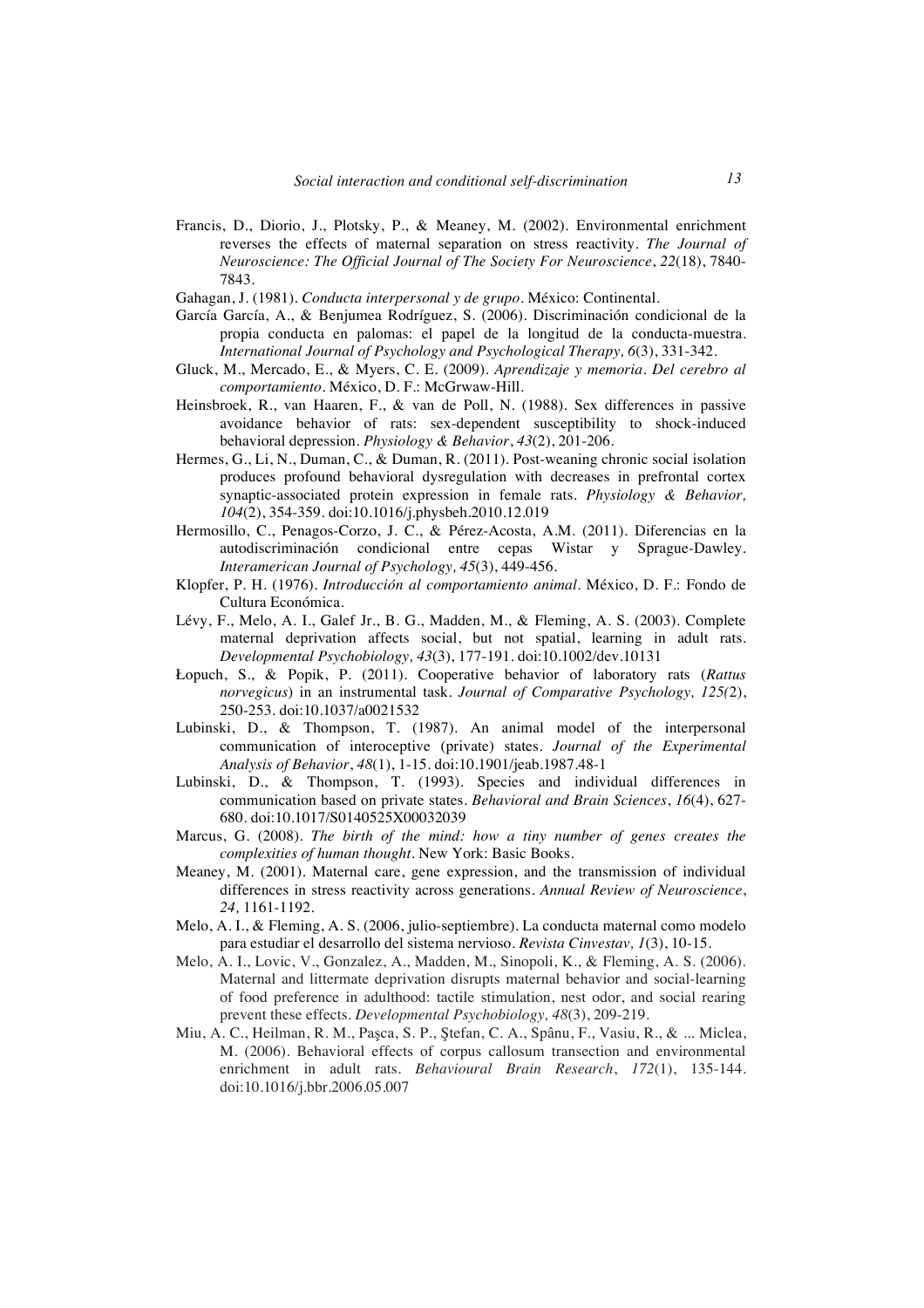- Ophir, A. G., Zheng, D. J., Eans, S., & Phelps, S. M. (2009). Social investigation in a memory task relates to natural variation in septal expression of oxytocin receptor and vasopressin receptor 1a in prairie voles (*Microtus ochrogaster*). *Behavioral Neuroscience, 123*(5), 979-991. doi:10.1037/a0016663
- Parent, C., Del Corpo, A., Cameron, N., & Meaney, M. (2013). Maternal care associates with play dominance rank among adult female rats. *Developmental Psychobiology*, *55*(7), 745-756. doi:10.1002/dev.21070
- Parr, L. A., Waller, B. M., & Fugate, J. (2005). Emotional communication in primates: Implications for neurobiology. *Current Opinion in Neurobiology, 15*(6), 716-720. doi:10.1016/j.conb.2005.10.017
- Pedro Arriaga-Ramírez, J. C., Ortega-Saavedra, M., Reynoso, G., Olivares, F., Maldonado, E., Cuadros, A., & Cruz-Morales, S. E. (2006). Análisis conceptual del aprendizaje observacional y la imitación. *Revista Latinoamericana de Psicología, 38*(1), 87-102.
- Penagos-Corzo, J. C., & Aguilar, E. P. (2009). Autodiscriminación condicional del estado de sed en ratas norvegicus. *Revista Mexicana de Psicología, 26*(2), 185-192.
- Penagos-Corzo, J. C., Hermosillo, C., & Pérez-Acosta, A. M. (2011). Interacción social y autodiscriminación condicional bajo efectos de metilfenidato en ratas norvegicus. *International Journal of Psychology and Psychological Therapy, 11*(3), 443-454.
- Pérez-Acosta, A. M., Benjumea Rodríguez, S., & Navarro Guzmán, J. I. (2001). Autoconciencia animal: Estudios sobre la autodiscriminación condicional en varias especies. *Revista Latinoamericana de Psicología, 33*(3), 311-327.
- Quinlan, M. G., Duncan, A., Loiselle, C., Graffe, N., & Brake, W. G. (2010). Latent inhibition is affected by phase of estrous cycle in female rats. *Brain and Cognition*, *74*(3), 244-248. doi:10.1016/j.bandc.2010.08.003
- Rubio, S., Miranda, R., Cuesta, M., Begega, A., Santín, L. J., & Arias, J. L. (1999). Active avoidance conditioning in rats: absence of sex difference and estrus effect. *Psicothema, 11*(3), 655-661.
- Schrijver, N. C., & Würbel, H. (2001). Early social deprivation disrupts attentional, but not affective, shifts in rats. *Behavioral Neuroscience, 115*(2), 437-442. doi:10.1037/0735-7044.115.2.437
- Schrijver, N. C., Pallier, P. N., Brown, V. J., & Würbel, H. (2004). Double dissociation of social and environmental stimulation on spatial learning and reversal learning in rats. *Behavioural Brain Research, 152*(2), 307-314. doi:10.1016/j.bbr.2003.10.016
- Secretaría de Agricultura, Ganadería, Desarrollo Rural, Pesca y Alimentación (2001). *Norma Oficial Mexicana NOM-062-ZOO-1999, Especificaciones técnicas para la producción, cuidado y uso de los animales de laboratorio*. Recuperado de http://www.senasica.gob.mx/?doc=743
- Segura, A., & Gutiérrez, G. (2006). Cooperación en ratas: efectos de la experiencia temprana. *Interamerican Journal of Psychology, 40*(2), 241-252.
- Shimp, C. P. (1982). On metaknowledge in the pigeon: An organism's knowledge about its<br>www.pehavior. Animal Learning & Behavior. 10(3). 358-364. own behavior. *Animal Learning & Behavior, 10*(3), 358-364. doi:10.3758/BF03213722
- Simons, D. J., & Land, P. W. (1987). Early experience of tactile stimulation influences organization of somatic sensory cortex. *Nature*, *326*(6114), 694-697. doi:10.1038/326694a0
- Sociedad Mexicana de Psicología (2007). *Código ético del psicólogo*. México, D. F.: Trillas.